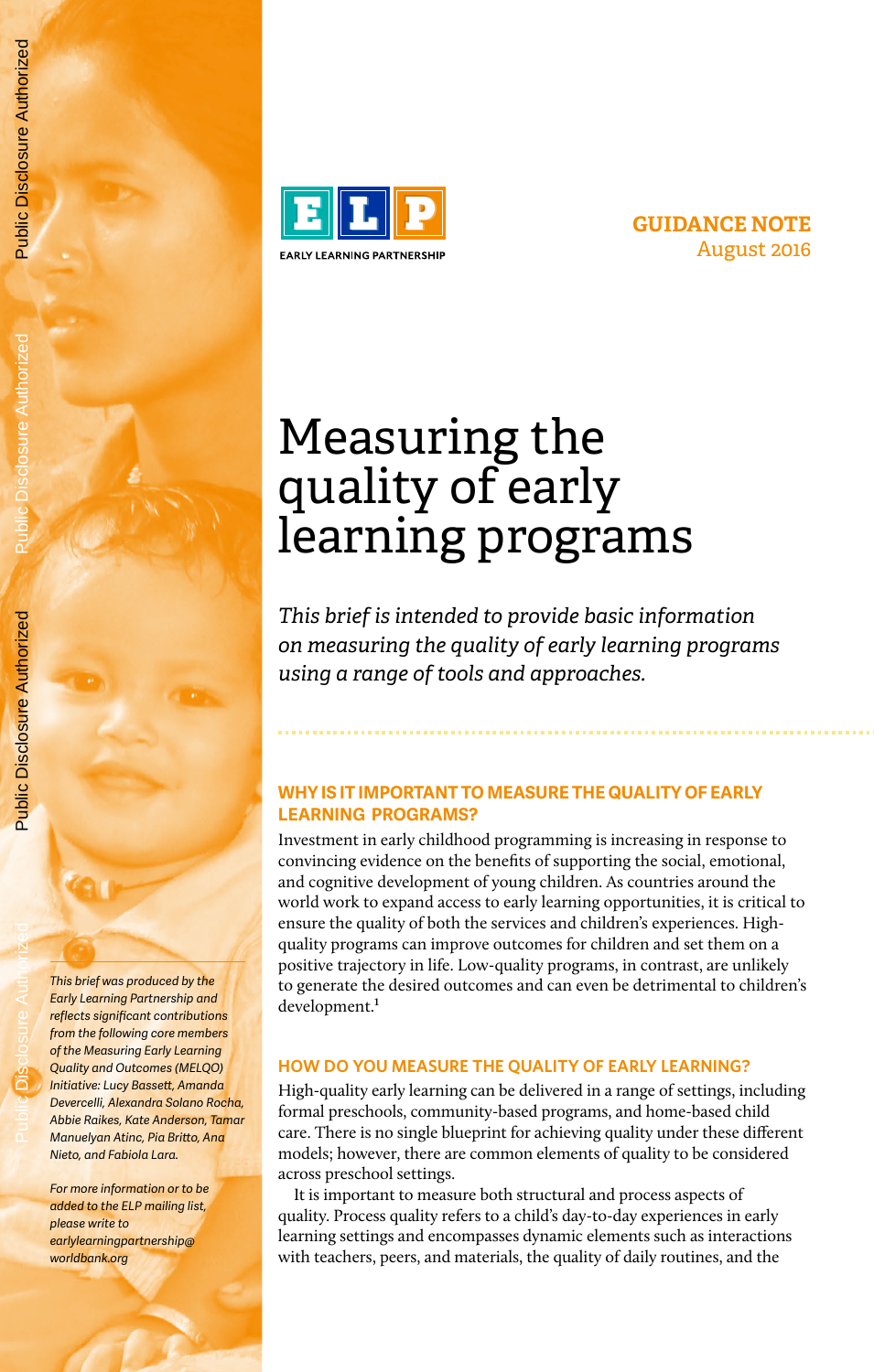implementation of the curriculum. Structural elements, in contrast, include a center's infrastructure and materials, health and safety aspects, characteristics of the relevant groups of children and teachers (such as group size and student/teacher ratio), and caregiver characteristics (such as teachers' level of education, experience, and salary). (See Table 1.)

|                                       | Physical environment    | Infrastructure, availability of<br>equipment and materials, health and<br>safety |  |  |  |
|---------------------------------------|-------------------------|----------------------------------------------------------------------------------|--|--|--|
| <b>STRUCTURAL</b><br><b>VARIABLES</b> | Group characteristics   | Adult-child ratios, group size                                                   |  |  |  |
|                                       | Caregiver variables     | Initial education, training, mentoring/<br>supervision, salary                   |  |  |  |
| <b>PROCESS</b>                        | <b>Interactions</b>     | Caregiver-child and child-child<br>interactions                                  |  |  |  |
| <b>VARIABLES</b>                      | Program characteristics | Curriculum, quality of daily routines                                            |  |  |  |

#### **TABLE 1 Examples of structural and process variables2**

Some of the common dimensions that are considered when measuring quality include the following (note that the dimensions can be defined and grouped in different ways):

**Physical environment:** The physical space of the classroom and school, including space for each child, the characteristics of play areas and furnishings, the availability of materials, and the safety of the facilities. This dimension often includes cleanliness and access to potable water and toilets.

**Teaching and learning processes:** This dimension, which can be called or include pedagogy, play, or teacher-child interactions, covers the approaches teachers take to engage and teach children (such as individualized learning vs. group learning), and especially the type and quality of interactions among teachers, children, and the environment. It can include

- *Play,* the emphasis of the program on creating opportunities for children to engage in free and group play; adequate toys and spaces to play; and
- *Teacher-child interactions,* the type and quality of interactions between teachers and children as well as among children.

**Curriculum:** This dimension measures the extent to which curriculum content addresses children's physical, socio-emotional, linguistic, and cognitive development needs and stimulates early literacy and numeracy skills.

**Teacher and school characteristics:** This dimension covers the amount and type of training, professional development, support, and compensation teachers receive; teachers' knowledge of child development principles; and whether the number of trained staff is sufficient to maintain appropriate teacher/child ratios for the age groups in the classroom. It also sometimes includes

• *Leadership:* The leadership skills (such as management, administration, communication, support and guidance) of principals, directors, and administrators; and

#### **BOX 1 A NOTE ON**

## **TERMINOLOGY**

This brief uses the term "early learning." Different countries and different institutions may use the terms early childhood development (ECD), early stimulation, early childhood care and education (ECCE), early childhood education (ECE), preschool, or preprimary school. In this brief, we use the term early learning to refer to center-based programs focused on promoting children's development and school readiness, generally for children ages three to six.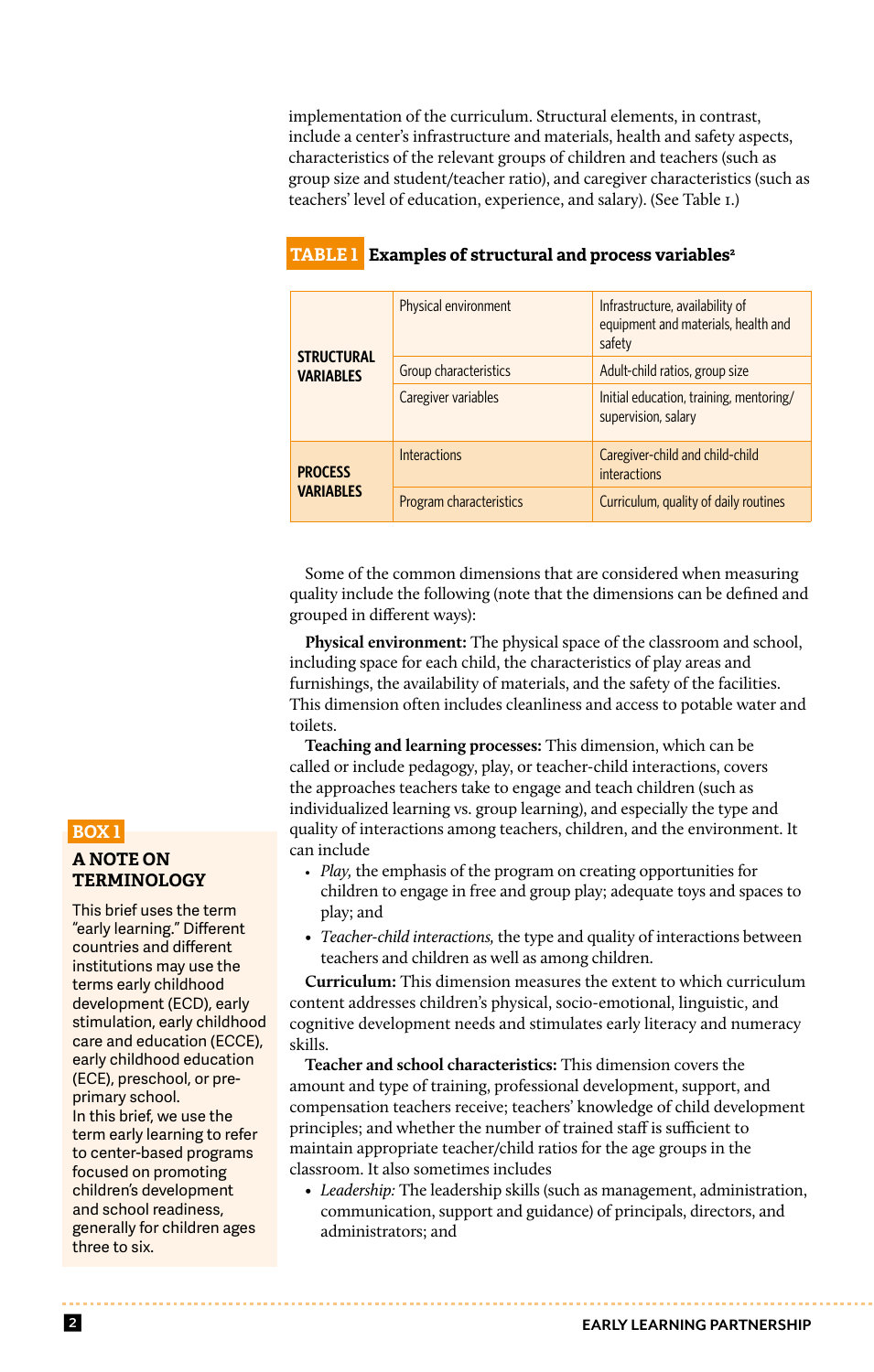**Inclusion:** The extent to which the classroom is able to support participation by all children, including those with disabilities and special needs.

**Family and community engagement:** This dimension reflects the degree to which families and communities are able to engage in children's education and the life of the school.

Table 2 provides examples of constructs and items used to measure quality early learning.

| <b>CONSTRUCT</b>                             | <b>SUB-CONSTRUCT</b>                              | <b>ITEM</b>                                                                                                                                                                                                 |
|----------------------------------------------|---------------------------------------------------|-------------------------------------------------------------------------------------------------------------------------------------------------------------------------------------------------------------|
| <b>Physical</b><br>environment               | Organization of physical<br>space and materials   | Does each child have access to his/her own learning materials, like pencils and<br>٠<br>paper?<br>Are there places for children to play within classrooms?<br>Are there enough seats for all children?<br>٠ |
|                                              | <b>Cleanliness</b>                                | Does the environment promote good health practices (e.g., personal hygiene,<br>$\bullet$<br>including hand washing?<br>Do children have access to clean water and sanitation?<br>$\bullet$                  |
| Play                                         | Materials and<br>opportunities for play           | Do all children have access to free time for play?<br>٠<br>Do all children have access to materials for play inside the classroom?<br>٠                                                                     |
| <b>Teacher-child</b><br><b>interactions</b>  | Positive interactions                             | Does the teacher smile, clap, or offer positive words of praise for children's<br>٠<br>efforts?<br>Are children allowed/encouraged to interact with one another?<br>$\bullet$                               |
| <b>Teacher</b><br><b>characteristics</b>     | Knowledge, skills,<br>qualifications of personnel | Do educators/caregivers demonstrate knowledge of child growth, development,<br>$\bullet$<br>and learning, and if so, are they able to apply this knowledge to practice?                                     |
| <b>Family and</b><br>community<br>engagement | Engaging families and<br>communities in program   | • Are parent workshops on education matters held?                                                                                                                                                           |

#### **TABLE 2** Examples of quality constructs and items

*Source: These items and variations appear in a number of the assessments included in Annex 1.*

#### *What are the different methods available to collect data?*

Because of the complex nature of measuring quality, various forms of data collection are used. There are three main mechanisms: direct observation, self-reporting by qualified informants, and reviews of existing documentation. Utilizing more than one mechanism can provide more information and improve the precision of quality measurement, and some measurement tools combine different mechanisms.

**Direct observation:** Direct observation is the best way to effectively capture the interactions and experiences at a school or center. This method requires more training, resources, and time than other methods, since observers must be well-trained to collect information on specific elements of quality defined in the instrument and usually spend more than an hour in a given school. Videotaping or photography can be used to capture information that can be coded and interpreted at a later time and—in some cases—by another person (often with a higher degree of training and expertise).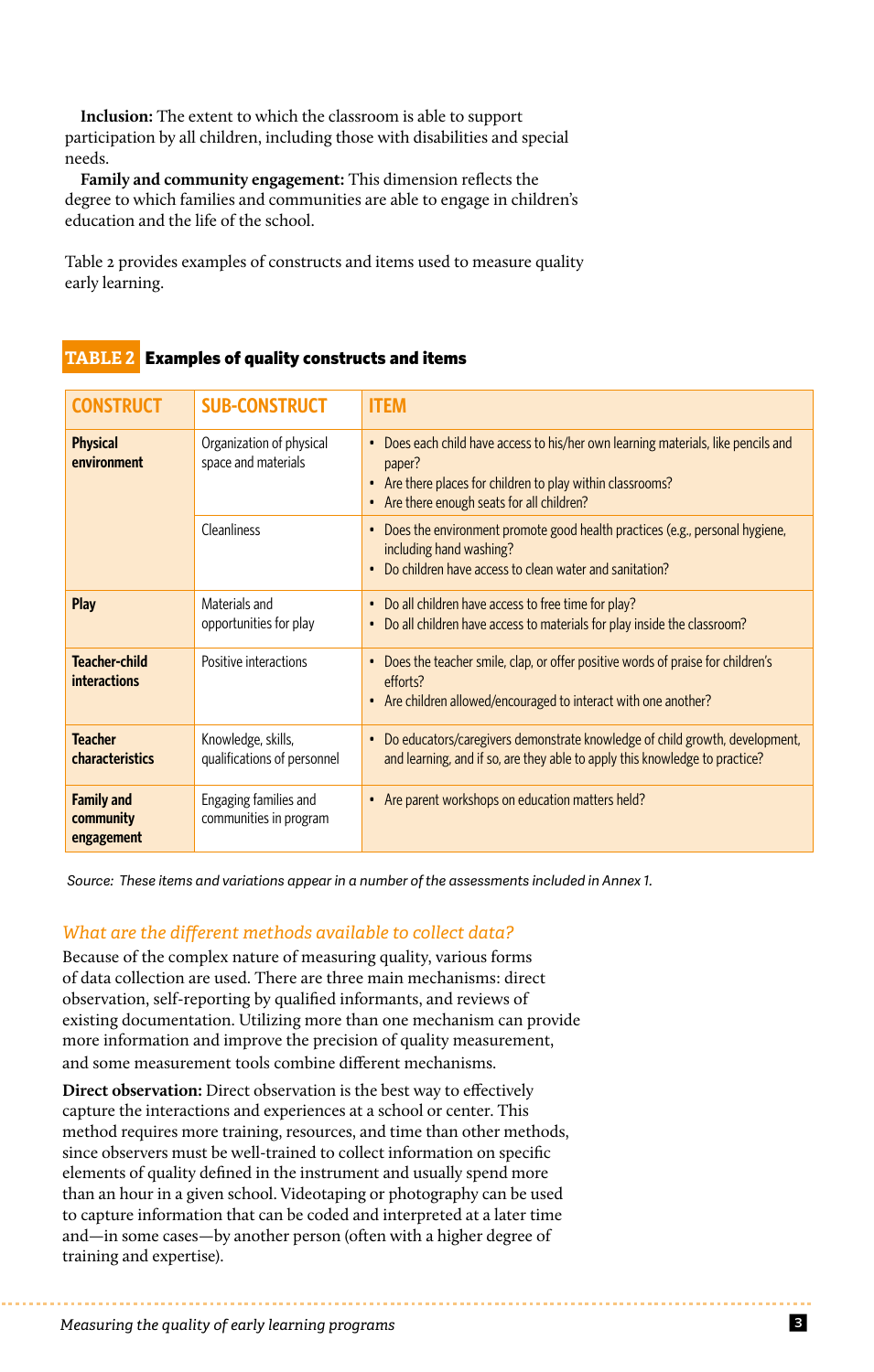**Self-reporting by qualified informant:** Structured interviews or surveys are used in this method to gather information on the dimensions of interest. Informants can be teachers, school administrators, parents, or children. Examples of information that can be acquired from teachers or administrators in this way include the percentage of students with disabilities and the level of education required to be a teacher in the school.

**Review of documentation:** This kind of review can be useful to gather information on structural aspects of the early learning environment. Examples of documents to review include curricula, classroom guidelines, and safety protocols.

#### *How do we score results?*

A variety of different scoring methods can be used to evaluate the data you have collected using the methods described above. These include checklists, Likert scales, and time sampling.

**Checklists** are fast and easy methods for collecting data. They mainly use yes-or-no options, and can be used to record observations for individuals, groups, or a whole class.

**Likert scales** are rating scales that usually offer four or more response options, allowing enumerators to represent a range of performance levels. Effective Likert scales use descriptors with clear options, such as frequencies (e.g., "frequently, sometimes, rarely, never"), and avoid subjective or relative descriptors, such as "fair" or "good."

**Time sampling** is a method by which enumerators repeatedly evaluate the setting in specific time increments (e.g., one minute, 10 minutes) in order to measure aspects of quality throughout the day.

#### *How do we select an instrument?*

Defining why you are interested in measuring quality will help you determine the type of measurement tool you need. For example, your purpose could be to assess the quality of an intervention that is being evaluated to better understand its impact. The purpose of measuring quality could also be to identify critical areas of improvement and resources needed, or to inform key policy decisions (including budget, staffing, and licensing), or to contribute to quality enhancement processes (such as for accreditation). The purpose of your measurement will have implications for the resources, time, and stakeholders you will need to conduct the assessment.

It is important to keep in mind that the best tools to measure quality will have reliable and valid measures (see Box 1). For example, when adapting items to the cultural context, you cannot assume that the reliability and validity of the original items will be automatically passed on to the adapted items. Instead, you will likely need expert guidance to ensure the reliability and validity of the modified tool. It is recommended to document reliability before and during fieldwork to ensure that scores are consistent over time.

Annex 1 provides examples of other commonly used tools, the dimensions they measure, and the countries where they have been used, among other details. All the tools featured there have been validated, used in at least one developing country, and adapted on at least one occasion to be culturally appropriate. They are all used to help identify what improvements are needed in preschool settings and can track improvements in quality when changes are made.

Annex 2 shares information on the Measure of Early Learning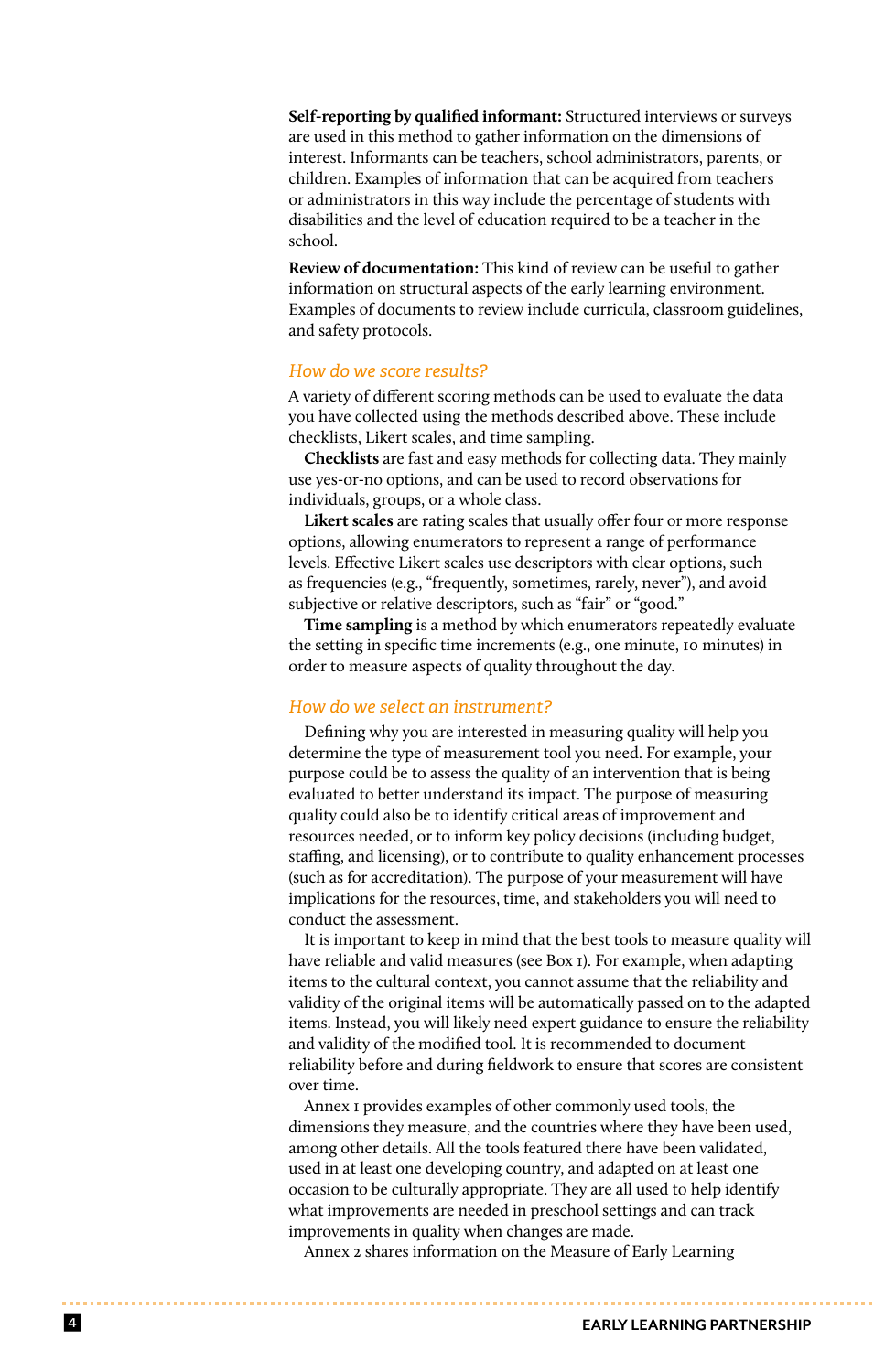Environments (MELE) module, which was produced by the Measuring Early Learning Quality and Outcomes (MELQO) initiative. This tool includes items and technical guidance to support countries in measuring the quality of early learning.

#### *What are the key considerations when choosing an instrument?3*

Following are the key considerations that matter when one is choosing an instrument to measure the quality of early learning programs.

**Purpose.** What is the purpose of your measurement exercise? Has the instrument been used before for the purpose you've defined?

**Adaptation.** Was the tool designed for use in the country or region where you are working, or will you need to adapt the tool to country context, culture, or language—or all three?

**Cost.** How much does the tool cost? Plan for training, data collection, in-country workshops or meetings, and, sometimes, adapting and contextualizing tools to fit local settings. Even when the cost of an assessment is low or free, implementation costs can add up, especially in the case of direct observation.

**Training.** What level of training is required to administer the tool? Some tools require that interviewers complete a specific (and sometimes costly) training as well as pass reliability tests (such as the Classroom Assessment Scoring System or CLASS; see Annex 1) whereas others do not require formal training.

**Repeatability.** Will your project have funds to use the same tool more than once to track progress? Conducting the same assessment repeatedly can yield valuable information on trends in quality.

#### *How do we interpret and use the findings?*

Once you have identified what needs to be improved using the right tools, it is important to discuss your findings with all the relevant stakeholders to explore options for making improvements in early learning. Your findings can be used by policymakers, teachers, and other stakeholders to select priority areas and determine how to improve the quality of settings, for example. In that case, the elements to be improved might be expanding and improving the physical space, providing additional classroom materials, integrating nutrition and health programs, improving the management of early childhood care and education programs, increasing teacher qualifications and training, or for strengthening connections with parents and community members—or some combination of these elements.

#### *How can we integrate quality measurements into a national monitoring system?*

Ideally, early learning quality measurement will become integrated into a national monitoring system to track changes in quality over time; inform standard setting, curricula, and teacher training; and influence decisions about resource allocation for quality improvement. Key considerations include the following.

**Having a designated government agency.** There should be a unit in government that is intimately involved in the design and implementation of the first quality measurement effort, with capacity, willingness and mandate, to maintain ongoing quality measurement efforts.

## **BOX 2**

#### **RELIABILITY & VALIDITY**

**Reliability** refers to the extent to which a test will consistently provide similar scores when and if administered to a child or group of children over time.

**Validity** refers to how well a test or assessment measures what it intends to measure.

**Concurrent validity** refers to the extent to which the results of measurement correspond to those of a previously established measurement for the same construct.

**Predictive validity** refers to the extent to which results of a test are related to later performance that the test was designed to predict.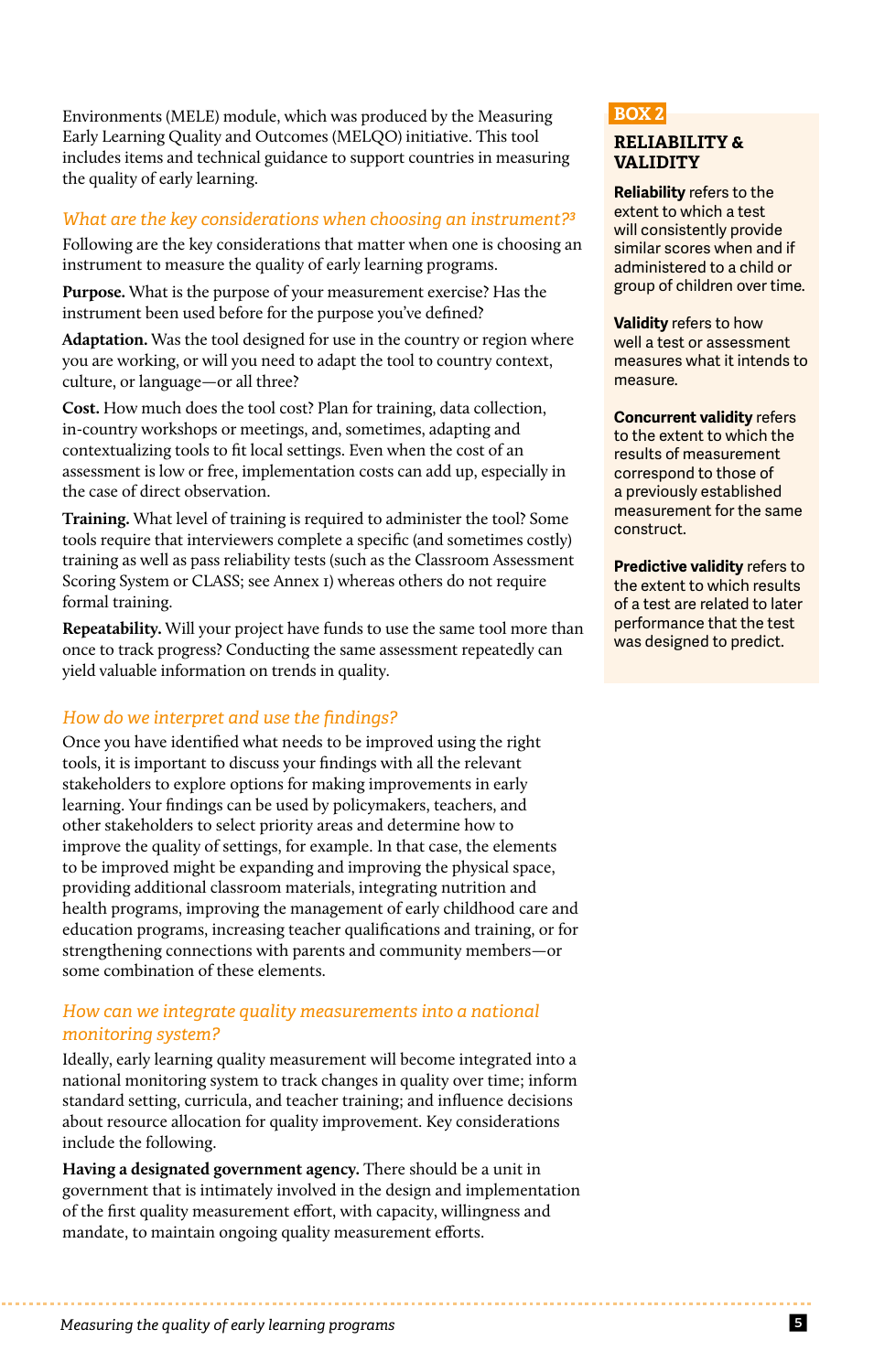**Having personnel on hand to collect data.** Who is available in country to collect data regularly over time? This could be local education officials who already inspect education facilities (e.g. district education officers) or, in some cases, local university graduate students with expertise in child development.

**Ensuring that new data can be integrated.** What are school inspections covering at present and how can additional quality measures or data collection processes be integrated most effectively? Similarly, it is important to know what information system is currently available and in use in the country. Can indicators of preschool classroom quality be integrated into school census efforts that are ongoing and channeled into a national education management information systems (EMIS)? Are other related quality measurement efforts routinely carried out with which you could align yours?

#### *How much will measuring quality cost and how long will it take? 4*

Budgets and timelines can vary significantly depending on the country context, the tool being used, sample size, data collection methodology, and, especially, the purpose of measurement. For example, measurement for a project evaluation could be less expensive than measurement for a nationally representative study with a larger sample size. In thinking about cost, it is important to consider expenses related to licenses for tools, adaptation workshops and pilot testing, translation, fees for approval of modified instruments (where relevant), and training and salaries of enumerators/assessors (which varies depending on their level of training and qualifications), as well as data collection, analysis, and dissemination.

Measuring the quality of settings can take time. Table 3 shows an example of a daily data collection schedule from Ecuador.

| <b>HOUR</b>                                | <b>OBSERVER</b>                                              | <b>SUPERVISOR</b>                |  |  |  |
|--------------------------------------------|--------------------------------------------------------------|----------------------------------|--|--|--|
| 7:30                                       | Arrival and preparation, selection<br>of group to be studied |                                  |  |  |  |
| Filming/coding instrument(s)<br>8:00-12:00 |                                                              |                                  |  |  |  |
| 12:00-14:00                                | Caregiver interview                                          | Structural quality questionnaire |  |  |  |
| 14:00-15:00                                | Coordinator interview                                        |                                  |  |  |  |

#### **TABLE 3 Example of daily data collection5**

Table 4 shows the types of budget items needed to prepare for and measure quality, with examples from both a project evaluation and a nationally representative study.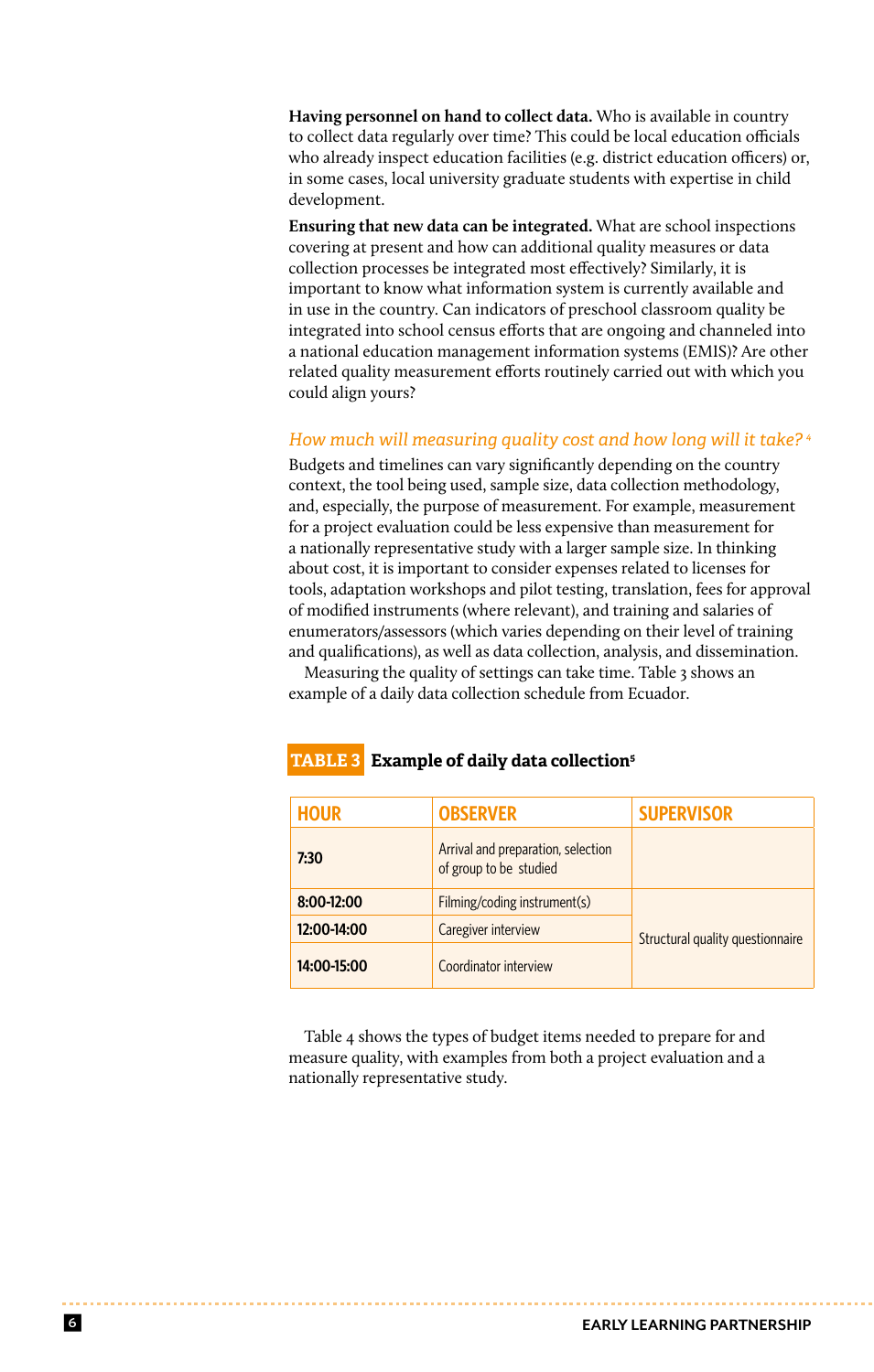### **TABLE 4** Sample budget

|                                              | <b>TASK</b>                                                                                                                            | <b>ESTIMATE OF</b><br><b>TIME NEEDED</b>            | <b>COUNTRY A</b><br>(PROJECT EVALUATION)                                              | <b>COUNTRY B</b><br>(NATIONALLY<br><b>REPRESENTATIVE STUDY)</b>               |  |  |
|----------------------------------------------|----------------------------------------------------------------------------------------------------------------------------------------|-----------------------------------------------------|---------------------------------------------------------------------------------------|-------------------------------------------------------------------------------|--|--|
| <b>PREPARATION</b>                           | Preliminary meeting                                                                                                                    | 1-4 days,<br>including<br>planning and<br>execution | US\$500                                                                               | US\$1,000                                                                     |  |  |
|                                              | Expert time for adaptation <sup>a</sup>                                                                                                | 10 days (often<br>~US\$400-600/<br>day)             | US\$4,000 - US\$6,000                                                                 | US\$5,000 - US\$7,000                                                         |  |  |
| <b>ADAPTATION</b>                            | Local meeting(s) (including<br>per diems, space, pre-<br>piloting)                                                                     | 5 days                                              | US\$1,000 - US\$3,000                                                                 | US\$2,000 - US\$5,000                                                         |  |  |
|                                              | Translation of tools                                                                                                                   | Depends on<br>language, length<br>of tool           | US\$2,000 - US\$4,000                                                                 | US\$2,000 - US\$4,000                                                         |  |  |
|                                              | International expert<br>time for training (master<br>trainers)                                                                         | 10 days (often<br>~US\$400-600/<br>day)             | US\$3,000 - US\$5,000                                                                 | US\$4,000 - US\$7,000                                                         |  |  |
| <b>TRAINING</b>                              | Travel (including experts,<br>TTL)                                                                                                     | 1 week mission<br>for each<br>participant           | US\$4,000 - US\$20,000                                                                | US\$4,000 - US\$20,000                                                        |  |  |
|                                              | Space rental, materials, etc.                                                                                                          | Depends on<br>country                               | US\$500 - US\$2,000                                                                   | US\$500 - US\$2,000                                                           |  |  |
| <b>DATA</b><br><b>COLLECTION,</b>            | Data collection (transport,<br>enumerators' salary/per<br>diem, <sup>b</sup> etc.), materials<br>(tablets, questionnaires,<br>$etc.$ ) | Depends on<br>country                               | US\$30,000 - US\$45,000<br>(sample size <sup><math>c</math></sup> = 80<br>classrooms) | US\$120,000 - US\$200,000 <sup>d</sup><br>(sample size $= 600$<br>classrooms) |  |  |
| <b>ANALYSIS, AND</b><br><b>DISSEMINATION</b> | Data analysis <sup>e</sup> and report<br>writing                                                                                       | $-4-6$ weeks                                        | US\$4,000 - US\$10,000                                                                | US\$5,000 - US\$20,000                                                        |  |  |
|                                              | <b>Dissemination</b>                                                                                                                   | 1 event<br>(US\$1,000-<br>3,000                     | US\$1,000                                                                             | US\$2,000                                                                     |  |  |
| <b>OTHER</b>                                 | <b>General TTL travel</b>                                                                                                              | 1-4 missions in<br>one year                         | US\$5,000 - US\$20,000                                                                | US\$5,000 - US\$20,000                                                        |  |  |
| <b>TOTAL</b>                                 |                                                                                                                                        |                                                     | US\$55,000 - US\$126,500                                                              | US\$150,500 - US\$288,000                                                     |  |  |

. . . . . . . . . .

a Includes time to update tools and prepare manual, if needed.

**b** Depends on enumerators' level of training required.

 $^{\mathrm{c}}$  Note this is NOT a representative sample.

d Note this amount can vary *greatly* depending on the country context, transportation costs, etc.

e Can include psychometric analysis, statistical analysis, etc.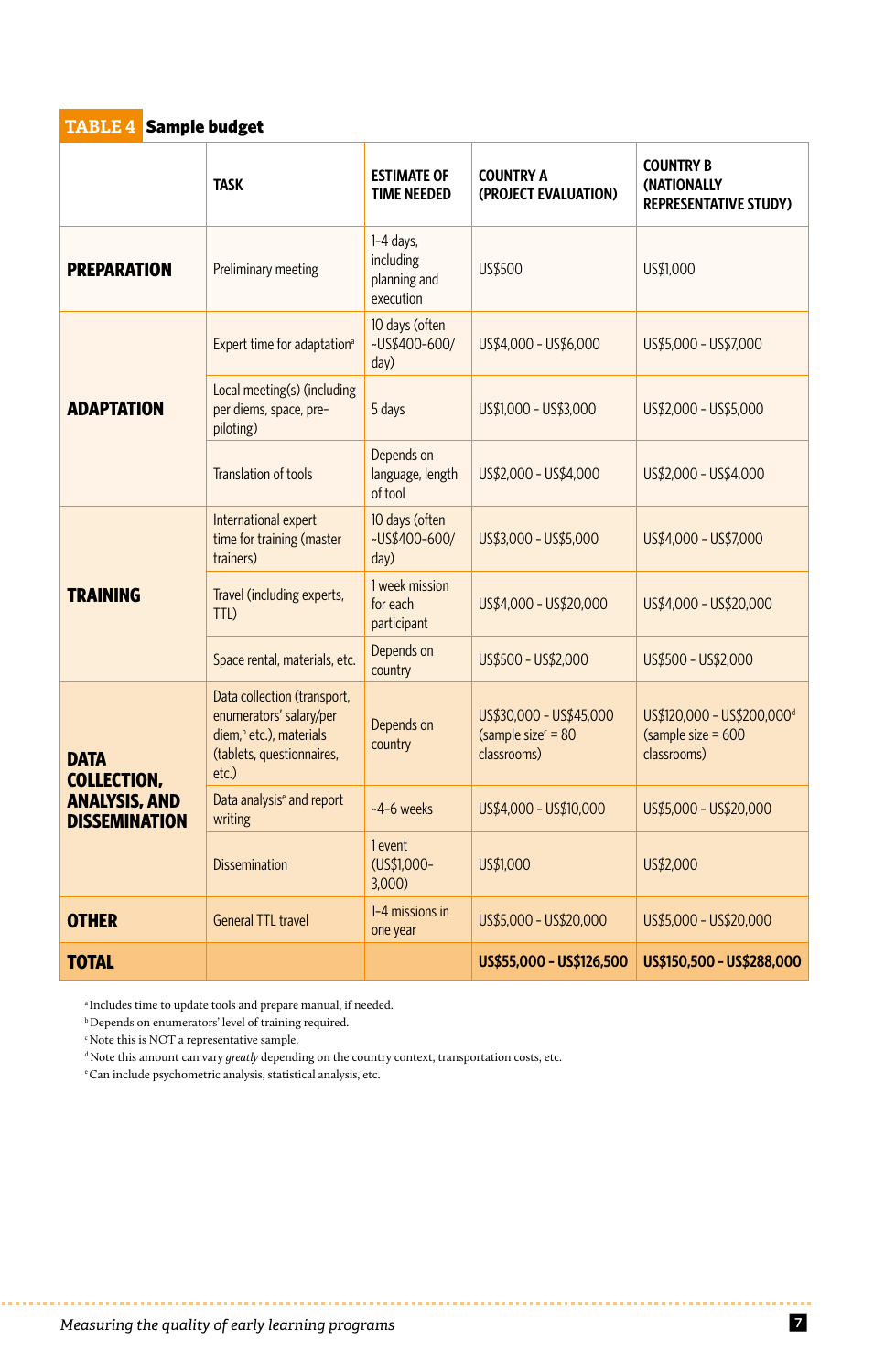Table 5 is an approximate timeline, meant to illustrate the steps needed to undertake the measurement process and how this would be sequenced over time. In reality, depending on the specifics of the quality measurement objective, the steps could be combined or expanded and could happen more or less quickly than noted in the table.

|                                                                                          | <b>TABLE 5</b> Approximate timeline |                                                                                                                                                                                                                                                  | <b>MONTH1</b>    | <b>MONTH 2</b>   | <b>MONTH3</b> |
|------------------------------------------------------------------------------------------|-------------------------------------|--------------------------------------------------------------------------------------------------------------------------------------------------------------------------------------------------------------------------------------------------|------------------|------------------|---------------|
|                                                                                          |                                     | Hold meeting(s) to identify main research questions of<br>government (local/regional/global experts)                                                                                                                                             | $\boldsymbol{x}$ |                  |               |
|                                                                                          |                                     | Appoint task force or focal point from government                                                                                                                                                                                                | $\boldsymbol{x}$ |                  |               |
|                                                                                          |                                     | Review existing curriculum and service delivery<br>standards and align with assessment domains                                                                                                                                                   |                  | X                |               |
|                                                                                          |                                     | Propose study design based on government priorities                                                                                                                                                                                              |                  | $\boldsymbol{x}$ | X             |
| <b>LAUNCH AND</b><br><b>PLANNING</b>                                                     |                                     | Map out project timeline and budget                                                                                                                                                                                                              |                  | X                | X             |
|                                                                                          |                                     | Write and release ToR for data collection                                                                                                                                                                                                        |                  |                  |               |
|                                                                                          |                                     | Get ethical approval as needed                                                                                                                                                                                                                   |                  |                  |               |
|                                                                                          |                                     | Gather necessary background data for sampling<br>purposes                                                                                                                                                                                        |                  |                  |               |
|                                                                                          |                                     | Select contractors and finalize terms of contract                                                                                                                                                                                                |                  |                  |               |
| <b>ADAPTATION AND</b><br><b>PRE-FIELD TESTING</b>                                        |                                     | Translate and back-translate tools                                                                                                                                                                                                               |                  |                  |               |
|                                                                                          |                                     | Hold in-person meeting(s) with national experts<br>(including curriculum developers, academics conducting<br>ECD research, school inspectorate (or equivalent)) to<br>adapt items/measures and align with curriculum                             |                  |                  |               |
|                                                                                          |                                     | Test tools on small sample and further revise and adapt<br>tools as needed                                                                                                                                                                       |                  |                  |               |
| <b>PILOTING/DATA</b>                                                                     |                                     | Train enumerators for data collection (training<br>should include access to children and classrooms so<br>enumerators can practice using the instruments)                                                                                        |                  |                  |               |
| <b>COLLECTION</b>                                                                        |                                     | Collect data                                                                                                                                                                                                                                     |                  |                  |               |
|                                                                                          |                                     | Clean data                                                                                                                                                                                                                                       |                  |                  |               |
|                                                                                          |                                     | Analyze findings                                                                                                                                                                                                                                 |                  |                  |               |
|                                                                                          |                                     | Synthesize findings in easily digestible reports for<br>different audiences                                                                                                                                                                      |                  |                  |               |
| <b>ANALYSIS AND</b><br><b>SYNTHESIS OF</b><br><b>RESULTS AND</b><br><b>DISSEMINATION</b> |                                     | Distill findings for policy makers based on current<br>policy plans                                                                                                                                                                              |                  |                  |               |
|                                                                                          |                                     | Disseminate findings through meetings and other<br>events with national policy makers, academics, civil<br>society, donor partners, regional/district education<br>officials, teachers/principals/school managers, and<br>parents/general public |                  |                  |               |
|                                                                                          |                                     | Ensure findings are accessible/understandable for<br>teachers and parents, etc.                                                                                                                                                                  |                  |                  |               |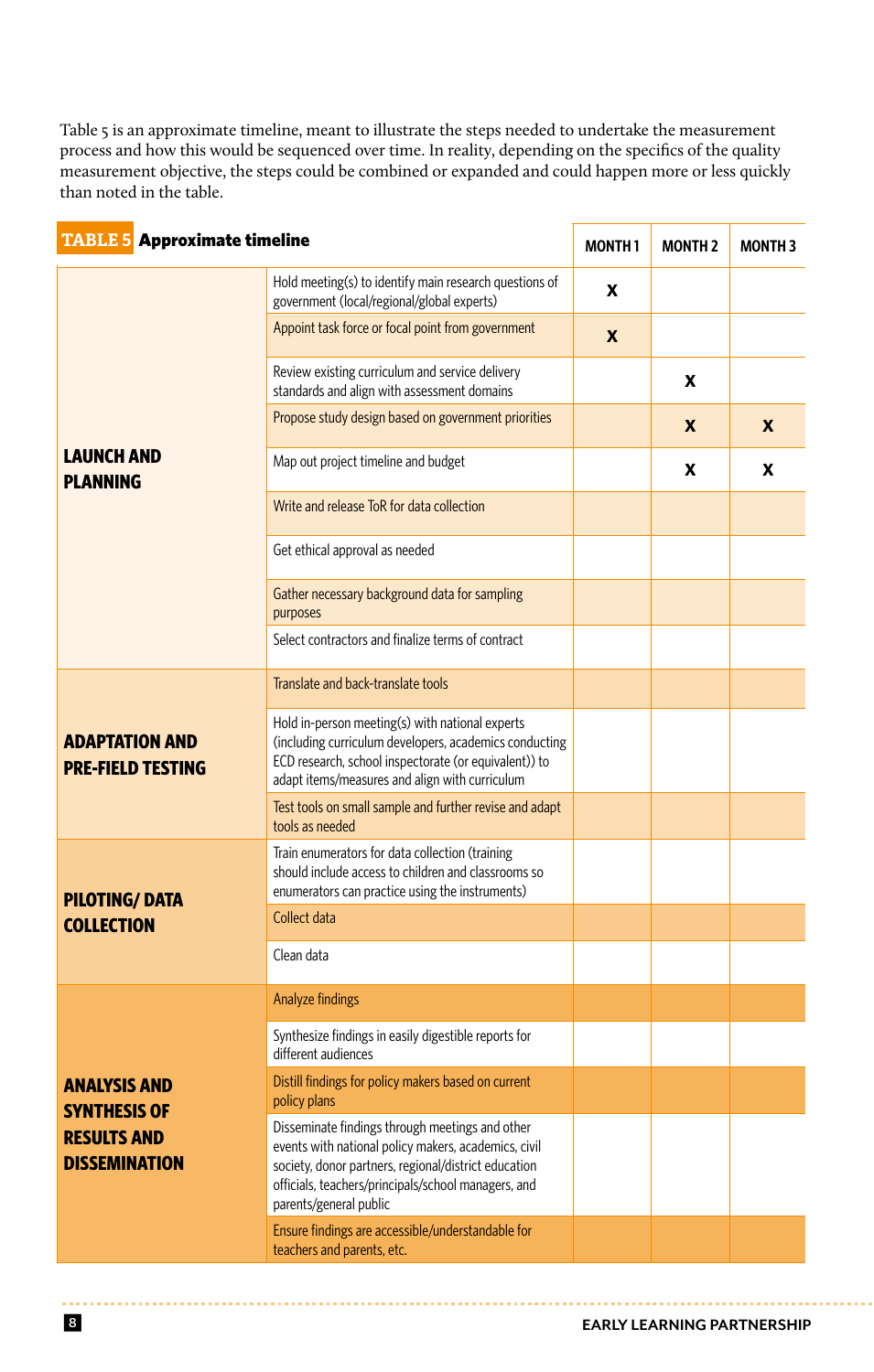|                           | <b>MONTH4</b> | <b>MONTH 5</b>            | <b>MONTH 6</b>     | MONTH 7                   | <b>MONTH 8</b> | <b>MONTH 9</b>            | MONTH 10     | <b>MONTH11</b>            | <b>MONTH12</b>     |
|---------------------------|---------------|---------------------------|--------------------|---------------------------|----------------|---------------------------|--------------|---------------------------|--------------------|
|                           |               |                           |                    |                           |                |                           |              |                           |                    |
|                           |               |                           |                    |                           |                |                           |              |                           |                    |
|                           |               |                           |                    |                           |                |                           |              |                           |                    |
|                           |               |                           |                    |                           |                |                           |              |                           |                    |
|                           |               |                           |                    |                           |                |                           |              |                           |                    |
| $\boldsymbol{\mathsf{X}}$ |               |                           |                    |                           |                |                           |              |                           |                    |
| $\mathbf{x}$              |               |                           |                    |                           |                |                           |              |                           |                    |
| $\mathbf{x}$              |               |                           |                    |                           |                |                           |              |                           |                    |
| $\pmb{\mathsf{x}}$        |               | $\boldsymbol{\mathsf{X}}$ | $\pmb{\mathsf{x}}$ |                           |                |                           |              |                           |                    |
| $\mathbf{x}$              |               |                           |                    |                           |                |                           |              |                           |                    |
|                           |               | $\pmb{\mathsf{x}}$        |                    |                           |                |                           |              |                           |                    |
|                           |               |                           |                    |                           |                |                           |              |                           |                    |
|                           |               |                           | $\mathbf{x}$       | $\mathbf{x}$              |                |                           |              |                           |                    |
|                           |               |                           |                    | $\boldsymbol{\mathsf{x}}$ |                |                           |              |                           |                    |
|                           |               |                           |                    |                           | $\mathbf{x}$   | $\mathbf{x}$              |              |                           |                    |
|                           |               |                           |                    |                           |                | $\boldsymbol{\mathsf{X}}$ |              |                           |                    |
|                           |               |                           |                    |                           |                |                           | $\mathbf{x}$ |                           |                    |
|                           |               |                           |                    |                           |                |                           |              | $\boldsymbol{\mathsf{X}}$ |                    |
|                           |               |                           |                    |                           |                |                           |              | $\mathbf{X}$              |                    |
|                           |               |                           |                    |                           |                |                           |              |                           |                    |
|                           |               |                           |                    |                           |                |                           |              |                           | $\pmb{\mathsf{X}}$ |
|                           |               |                           |                    |                           |                |                           |              |                           | $\mathbf x$        |
|                           |               |                           |                    |                           |                |                           |              |                           |                    |

. . . . . . . . . . . . . . . . . .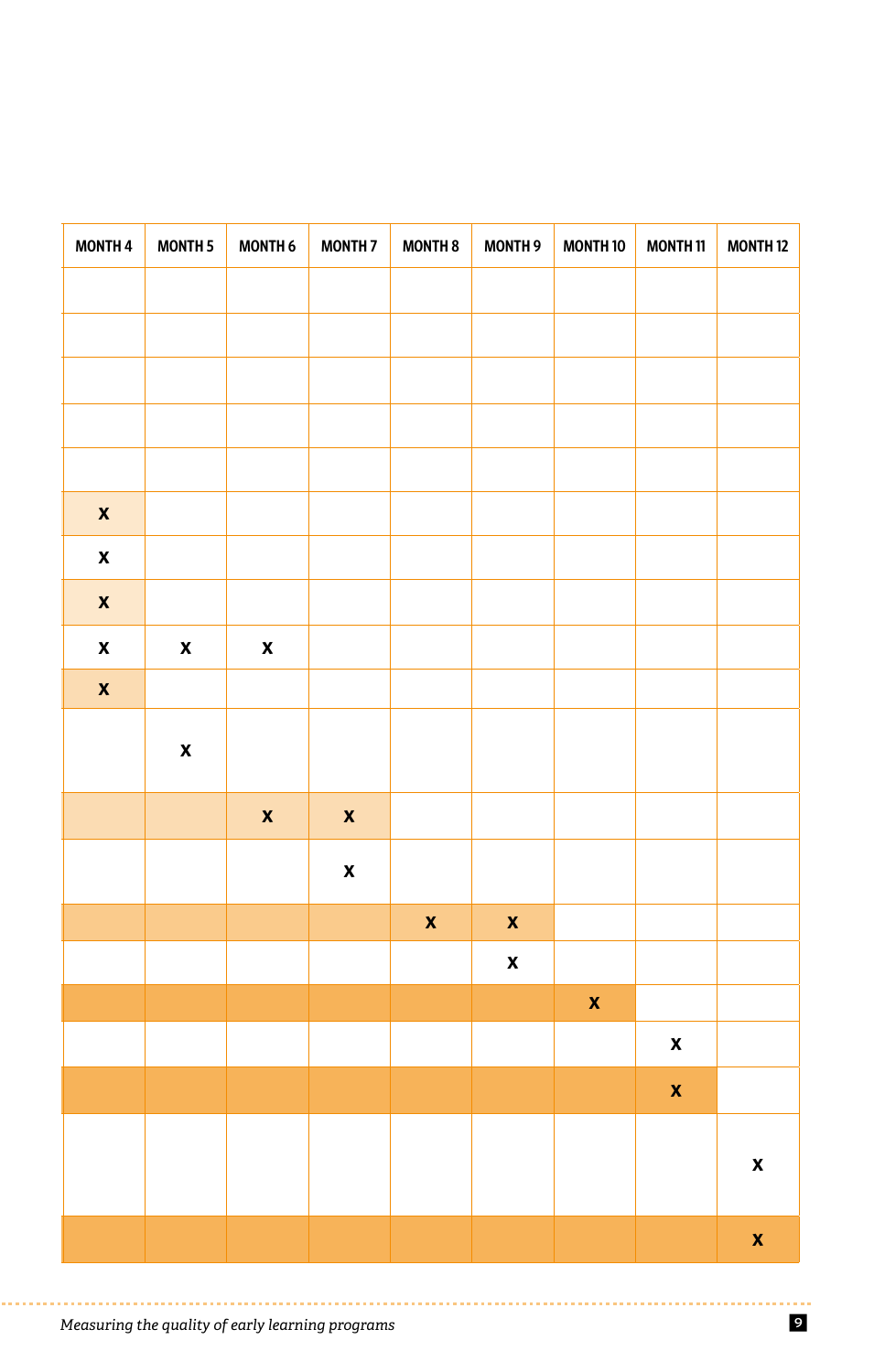### **HELPFUL TIPS**



#### *Distinguish between minimum and ideal standards.*

Consider making a distinction between minimum standards and ideal standards. It is critical to identify the minimum health and safety standards to which any center must adhere to

ensure children's basic safety and security (such as that each classroom has light, ventilation, and a clear exit). In some countries these requirements are called minimum standards. Then there are the kinds of things that are helpful to have in each classroom, but not absolutely essential (such as a chair for each child). Ensuring the balance between minimum and ideal standards can help ensure that providers who could provide more affordable programs of sufficient quality are not forced out of the market.

#### *Understand the early childhood education context.*

Before beginning the quality measurement, it is critical to understand key contextual variables. These include school location (urban/rural), the school system's organizational structure and human resources, dates and schedules of operation, daily routines, and the monitoring and evaluation system, among other variables.



#### *Ensure that selected dimensions of quality reflect country priorities.*

A country's priorities, upcoming policy decisions, and political economy issues should guide the selection of quality

dimensions to measure to ensure that results will be useful for decision making. Even if this process takes additional time at the outset, it will pay off in the usefulness and relevance of the results.

#### *Time quality measurement appropriately.*

Start the measurement of quality about one month after the beginning of the school year, to ensure that teachers have time to adjust to new students and early kinks can get worked out.



#### *Select tools that are feasible to implement.*

When the main purpose of the measurement is monitoring, simpler quality measures are recommended. If financial or human resources are limited, simplified tools and adapted approaches can be used. For example, short rating scales can be used

along with videotaping, which can later be used to code the more complex constructs.

#### *Adapt tools.*

The tools presented here can be applied in a number of settings but should be adapted to be fully responsive to local values and context. Adaptation may involve translation, modification of content, or adaptations to the process of administration.

#### *Ensure that enumerators are appropriately trained.*

Enumerators should have significant knowledge of child development and early childhood education settings and receive the necessary training in the specific quality measurement tool.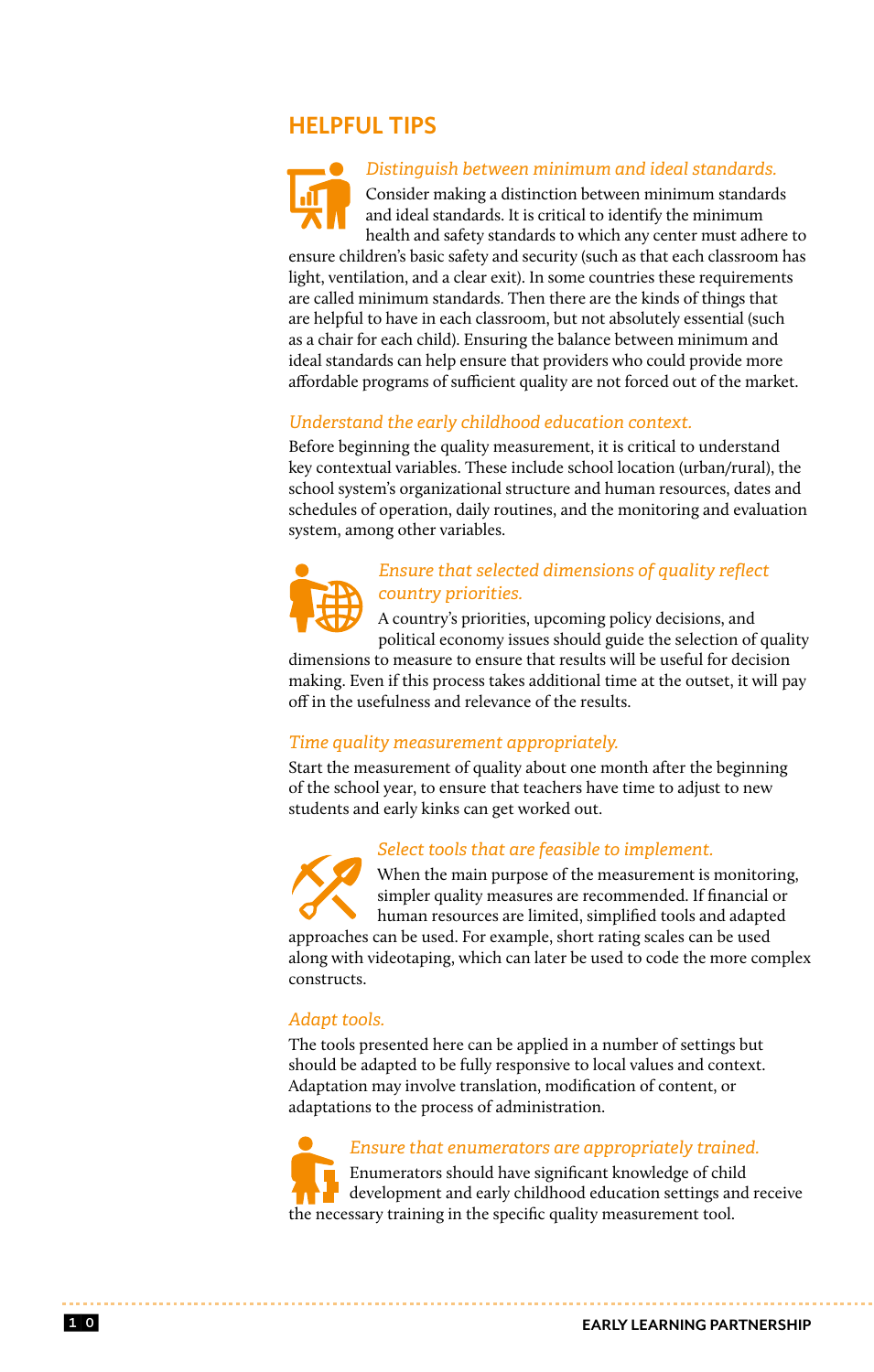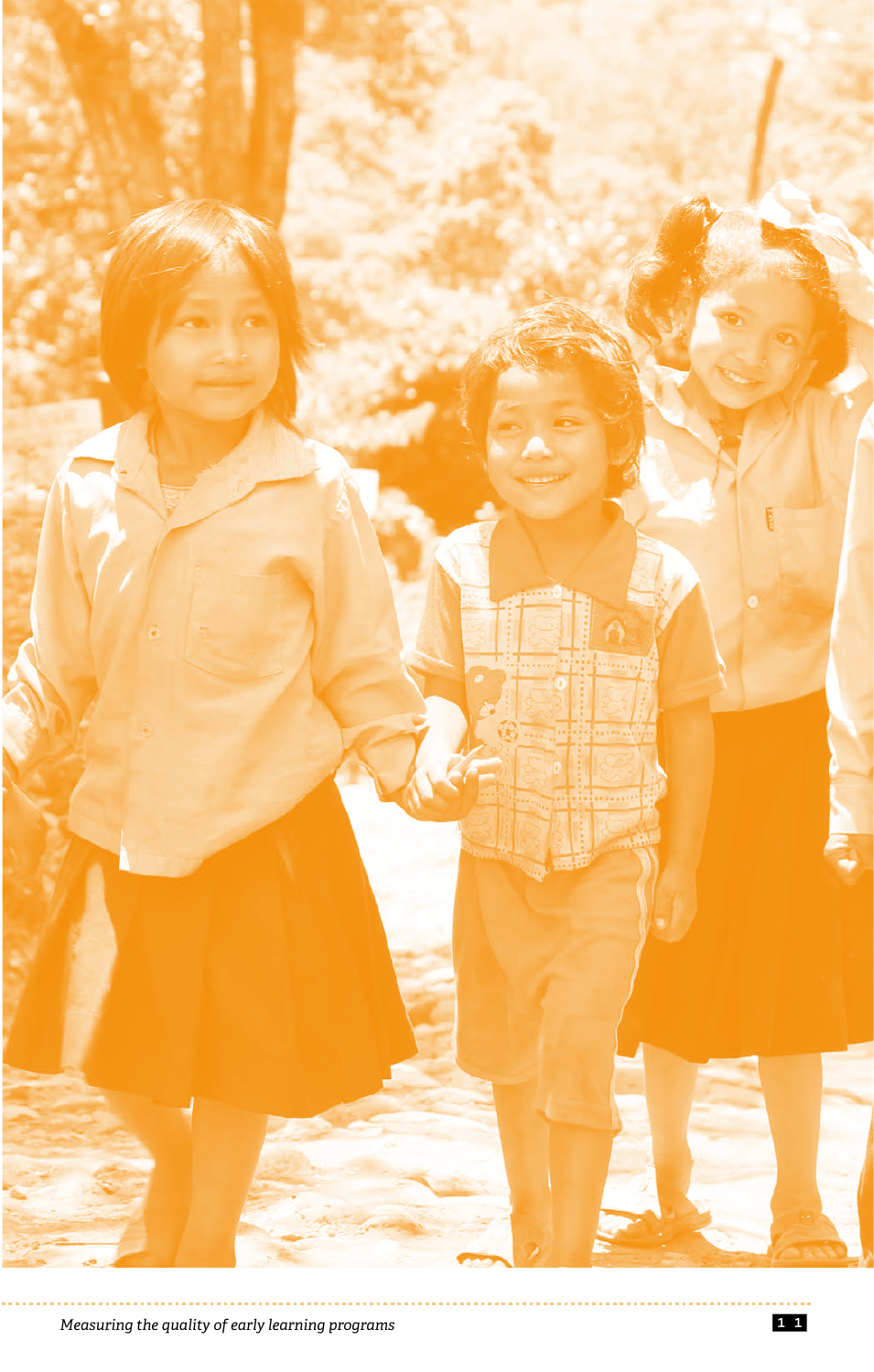## **ANNEX 1 Selected tools to measure the quality of preschool settings**

| <b>TOOL</b>                                                                                                                                   | <b>DESCRIPTION</b>                                                                                                                                                                                                                                                                                                                                                                                           | <b>DOMAINS</b>                                                                                                                                                                                                            |
|-----------------------------------------------------------------------------------------------------------------------------------------------|--------------------------------------------------------------------------------------------------------------------------------------------------------------------------------------------------------------------------------------------------------------------------------------------------------------------------------------------------------------------------------------------------------------|---------------------------------------------------------------------------------------------------------------------------------------------------------------------------------------------------------------------------|
| <b>Arnett Caregiver</b><br><b>Interaction Scale (CIS)</b>                                                                                     | For children ages 36 - 60 months                                                                                                                                                                                                                                                                                                                                                                             | 4 domains: sensitivity; harshness;<br>detachment; and permissiveness (26<br>items)                                                                                                                                        |
| <b>CLASS</b><br>(Classroom Assessment<br><b>Scoring System) Pre-K</b>                                                                         | CLASS Pre-K is an observation-based tool that assesses<br>classroom quality in settings for children ages 36 months to<br>kindergarten. All observers are required to receive prior training<br>and are encouraged to use videotape footage.                                                                                                                                                                 | 10 dimensions of classroom quality across<br>these 3 domains: emotional support;<br>classroom organization; and instruction<br>support                                                                                    |
| <b>Early Childhood</b><br><b>Environment Rating</b><br><b>Scale (ECERS-R)</b>                                                                 | Developed at the University of North Carolina at Chapel Hill,<br>ECERS is designed to assess group programs for children ages<br>2 to 5. The tool is mostly used for policy development, program<br>evaluation, improvement advocacy, and training. ECERS-R<br>includes classroom observation and a teacher's interview from<br>the enumerator. The enumerator or observer should receive prior<br>training. | 7 domains: space and furnishings; personal<br>care routines (health and safety); language<br>and reasoning; activities; interactions;<br>program structure; and parents and staff.                                        |
| <b>Acei Global Guidelines</b><br><b>Assessment (GGA)</b>                                                                                      | The GGA is an instrument designed to help ECCE professionals<br>systematically assess the quality of their programs. GGA is<br>mostly used for self-assessment by centers, to design new early<br>childhood programs, or to improve existing programs.                                                                                                                                                       | The assessment includes environment<br>and physical space, curriculum<br>content and pedagogy, educators and<br>caregivers, partnerships with families and<br>communities, and children with special<br>needs.            |
| <b>International Step By</b><br><b>Step (ISSA) Principles</b><br>of Quality Pedagogy                                                          | Principles of Quality Pedagogy is a tool developed by ISSA<br>to define quality in ECCE teaching practices and classroom<br>environment and is primarily used for planning and improvement                                                                                                                                                                                                                   | 7 focus areas, which include: interactions;<br>family and community: inclusion, diversity<br>and values of democracy; assessment and<br>planning; teaching strategies; learning<br>environment; professional development. |
| <b>Measure Early Learning</b><br><b>Environments (MELE)</b>                                                                                   | The MELE is used to measure the quality of early learning<br>environments for children ages 3 to 6. It includes a classroom<br>observation tool, teacher/director survey, and parent survey.                                                                                                                                                                                                                 | The MELE addresses environment and<br>materials; teacher-child interactions;<br>pedagogy and approaches to learning;<br>family and community engagement;<br>inclusion; and play.                                          |
| <b>Stallings Classroom</b><br><b>Snapshot instrument</b><br>(or Stanford Research<br><b>Institute Classroom</b><br><b>Observation System)</b> | A tool to gather information on the interaction between teachers<br>and students in the classroom.                                                                                                                                                                                                                                                                                                           | The focus areas are teachers' use of<br>instructional time: teachers' use of<br>materials; core pedagogical practices; and<br>teachers' ability to keep students engaged.                                                 |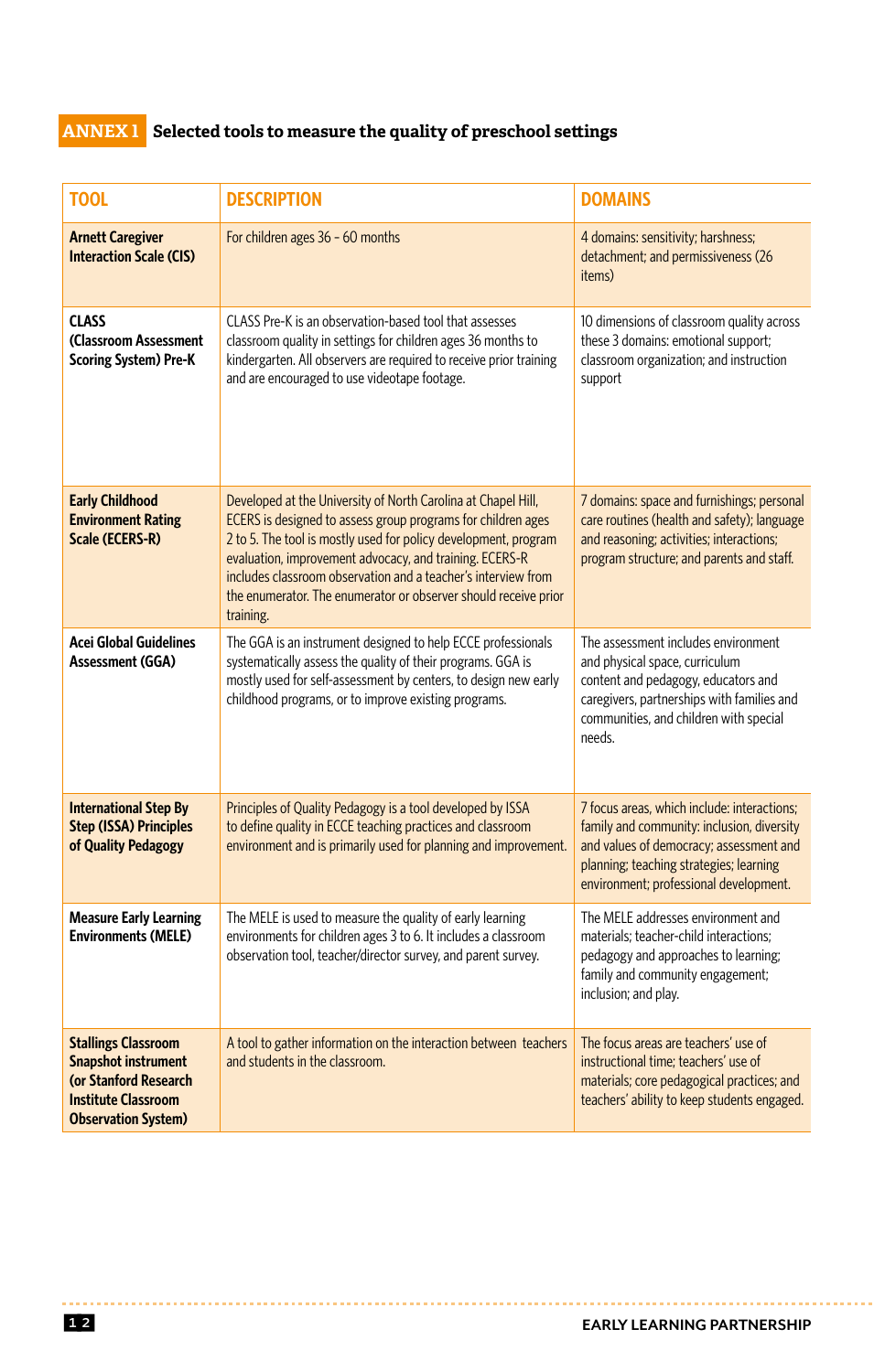| <b>LENGTH</b>      |                                                                                           | <b>COST</b>                                                                                                                                                                          | <b>COUNTRIES AND LANGUAGES</b>                                                                                                                                                                                                                 | <b>CONTACT</b>                                                                                                                                                                                                                                       |
|--------------------|-------------------------------------------------------------------------------------------|--------------------------------------------------------------------------------------------------------------------------------------------------------------------------------------|------------------------------------------------------------------------------------------------------------------------------------------------------------------------------------------------------------------------------------------------|------------------------------------------------------------------------------------------------------------------------------------------------------------------------------------------------------------------------------------------------------|
| separate occasions | 90 minutes: 2 observation<br>cycles of 45 minutes, on                                     | Manual and score<br>sheets are readily<br>accessible and at<br>no cost                                                                                                               | Used in Bermuda and the United States                                                                                                                                                                                                          | Instructions available at http://www.eec.<br>state.ma.us/docs1/qris/20110121_arnett_<br>scale.pdf                                                                                                                                                    |
| minutes each       | 80 minutes (suggested): 4<br>classroom observations of 20                                 | Training costs<br>vary from US\$670<br>to US\$1,500 per<br>person for 2 to 5<br>days of training.<br>Manuals cost US\$50<br>each, and a pack<br>of 10 scoring forms<br>costs US\$25. | Mainly used in the United States. Also<br>used in Chile, Finland, and Portugal                                                                                                                                                                 | Contact: Paul H. Brookes Publishing Co,<br>www.brookespublishing.com                                                                                                                                                                                 |
|                    | 2 to 3 hours; contains 43<br>items and 7 subscales                                        | US\$19.95 for the<br>manuals and US\$59<br>for the training<br>videos.                                                                                                               | Used in Austria, Bangladesh, Canada,<br>Chile, England, Germany, Greece,<br>Hungary, Iceland, India, Italy, Korea,<br>Portugal, Russia, Singapore, Spain,<br>Sweden, and 7 Caribbean countries. A<br>Spanish version of the tool is available. | http://ers.fpg.unc.edu/early-childhood-<br>environment-rating-scale-ecers-r<br>Contact:<br>Richard Clifford, dick.clifford@unc.edu                                                                                                                   |
| N/A                |                                                                                           | Freely available                                                                                                                                                                     | Used in more than 35 countries,<br>including Canada, Guatemala, India,<br>Kenya, Mexico, Peru, Sierra Leone, and<br>Thailand. Available in Arabic, Chinese,<br>English, French, Greek, Nepali, Russian,<br>and Slovak.                         | For more information, visit http://acei.<br>org/images/stories/GGAenglish.pdf and<br>http://acei.org/acei-news/acei-global-<br>guidelines-assessment.html<br>Contact: Belinda Hardin, bjhardin@<br>uncg.edu and Doris Bergen, bergend@<br>muohio.edu |
| N/A                |                                                                                           | Freely available                                                                                                                                                                     | Used in more than 27 countries, mostly<br>in Eastern Europe, including Moldova,<br>Slovenia, and Tajikistan.                                                                                                                                   | For more information, visit: http://www.<br>issa.nl/content/issa-quality-principles<br>Contact: Liana GHENT, Ighent@issa.hu                                                                                                                          |
|                    | Depends on how module is<br>adapted by each country                                       | Free                                                                                                                                                                                 | Used in Nicaragua, Tanzania                                                                                                                                                                                                                    | Contact: Lucy Bassett Ibassett@<br>worldbank.org; Abbie Raikes araikes@<br>unicef.org; Kate Anderson klanderson@<br>brookings.edu                                                                                                                    |
|                    | 10 "snapshot" observations<br>of 15 seconds each, over the<br>course of one class period. | N/A                                                                                                                                                                                  | Used in Brazil, Colombia, Honduras,<br>Jamaica, Mexico, Peru, and the United<br>States, among others                                                                                                                                           |                                                                                                                                                                                                                                                      |
|                    |                                                                                           |                                                                                                                                                                                      |                                                                                                                                                                                                                                                |                                                                                                                                                                                                                                                      |

........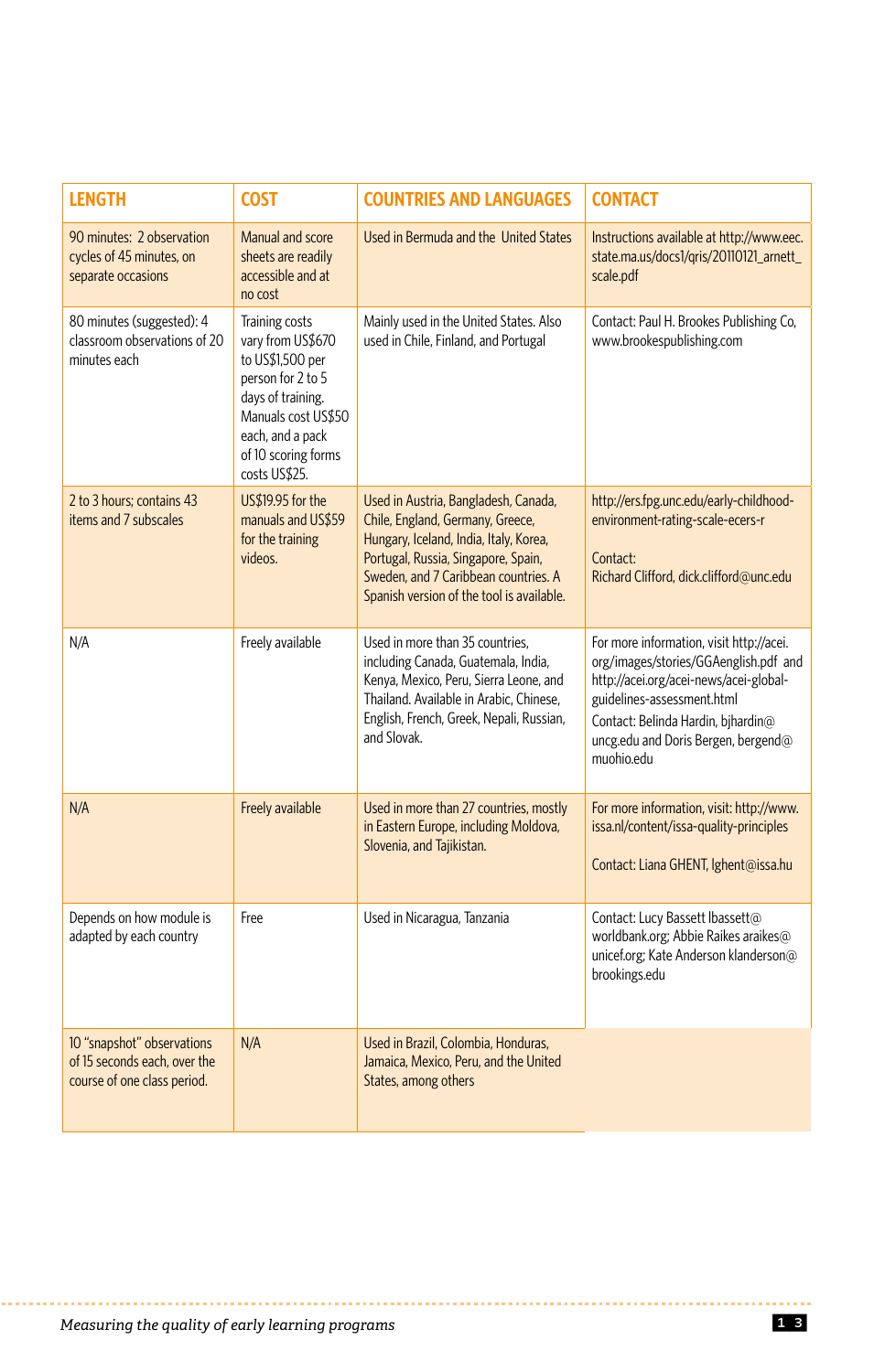#### **ANNEX 2 Measure of Early Learning Environments (MELE)6**

The Measure of Early Learning Environments (MELE) was developed by the Measuring Early Learning Quality and Outcomes (MELQO)<sup>7</sup> initiative led by the World Bank, UNICEF, UNESCO, and the Center for Universal Education at the Brookings Institution; it engaged experts and partners from around the world. The MELE was developed through a consultative process, drawing on the best experiences and tools for measuring the quality of early learning environments to date, and its items will share similarities with items from many of the tools profiled in Annex 2.

Given the state of evidence on quality in early learning environments and the strong cultural influences on what defines "good quality"—the number of items considered universally cross-culturally relevant was small—the MELE focuses on constructs rather than on specific items. A range of items are available for countries to select from, based on their own notion of quality.

The MELE includes a classroom observation tool, a teacher and director survey, and a parent survey. Quality is measured through six constructs:

- **• Environments and materials:** Safety and cleanliness of the physical space; access to clean drinking water, nutritious meals, and adequate sanitation facilities; and whether a variety of culturally relevant and meaningful learning materials are available (such as visual displays, books, art supplies, and musical instruments).
- **• Teacher–child interactions:** Children experience daily interaction with teachers and school staff who are nurturing, emotionally supportive, trained in pedagogy and early childhood development (ECD), and attuned to children's individual needs.
- **• Pedagogy and Approaches to learning:** Child-centered teaching encourages curiosity, persistence, attentiveness, cooperation, participation and active engagement; children engage in age-appropriate play, activities and routines; curriculum addresses children's physical, socio-emotional, linguistic, and cognitive development needs and stimulates early literacy and numeracy skills.
- **• Family and community engagement:** Programs share information, promote positive relationships, and create opportunities for parent and community engagement; families and the local community are actively involved in planning, decision making, and action to improve early childhood care and education (ECCE).
- **• Inclusion:** All children and families have access to high-quality ECCE services; teachers speak the home language of the majority of students; teachers are trained in providing ECCE to children with disabilities and special needs and in fostering age-appropriate development for all children.
- **Play:** Children are given ample opportunity to explore and enjoy learning through play, with time for pretend play and interactions with peers.

Ideally, the MELE can be used to measure a nationally representative distribution of the quality of early learning environments (usually for children aged 3-6), which could then inform policy planning and budgeting, including: resource allocation, curriculum design and teacher training programs, early learning standards, and ongoing monitoring of quality.

The MELE module, along with manuals, guides, and other resources, is available upon request.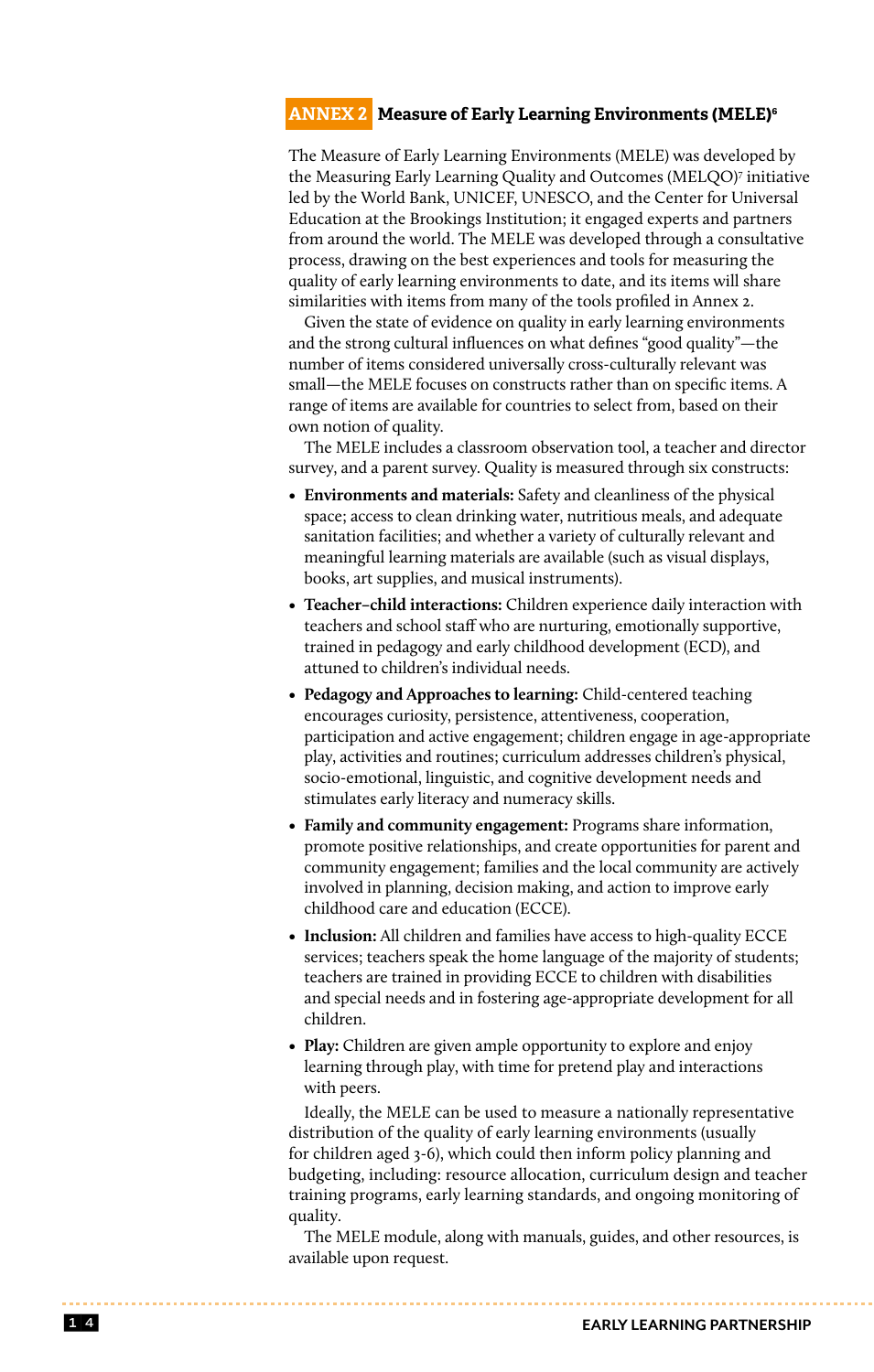